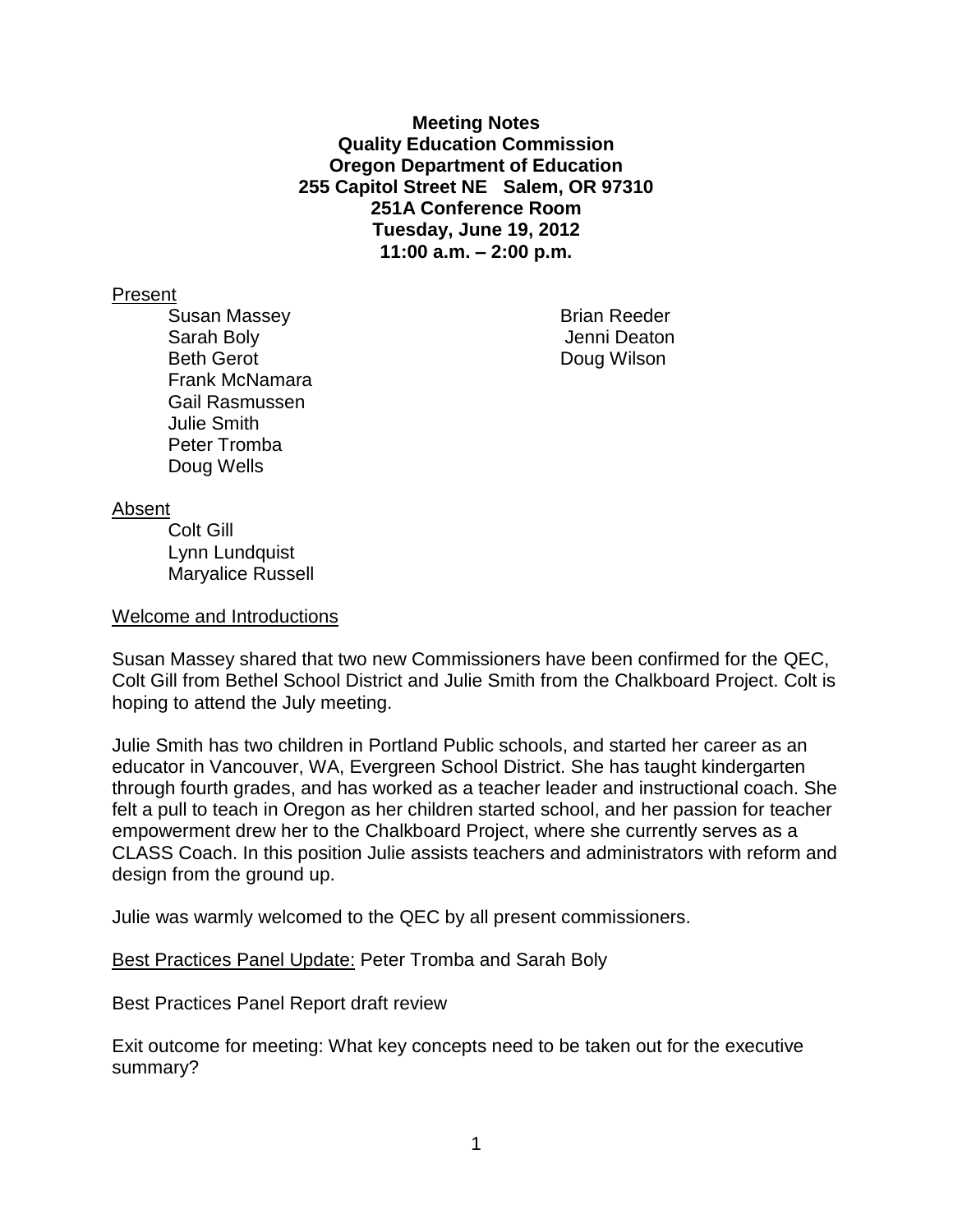Consider vernacular for a non-educator audience (including legislators)

Add language to clarify that formative assessments serve as accountability for teachers, not for students.

Reasons for choosing the assumption that *"Teachers can use data from assessments to change their practice and improve student learning."*

- Literature review
- Last best practices review (math)
- Communication and teacher collaboration
- Build off of previous year's work
- Articulation grade level to grade level

Full in-text citations make the document challenging for all audiences to read; (include a bibliography in the appendix?)

Doug: People are interested in how the high and low performing schools were selected for the on-site interviews.

 Valuable to further define the matched pairs and school selection process in the report

Change all references from OSAT to OAKS in the report for familiarity.

Move the graphs in Sarah's survey section to the appendix?

Include information from the data/communication section in the executive summary.

Teacher collaboration/leadership section: Who owns the agenda for collaboration time? Highlight the importance of teacher leaders.

Executive Summary: Possible PowerPoint for distribution with color graphs/charts.

Provide electronic version of QEM to legislators?

Target date for a complete rough draft: End of June, 2012

Doug: Idea to do a "road show" to showcase findings of the QEM to communities that are interested (PTA meetings, Rotary Clubs, City Clubs, school board meetings, etc). Structure meetings as panel discussions re: the QEM report and best practices panel findings.

Increase visibility for the QEM:

- COSA/OSBA/OEA agendas
- Panel discussions across the state
- News announcement on ODE website
- Link to report from education organization websites